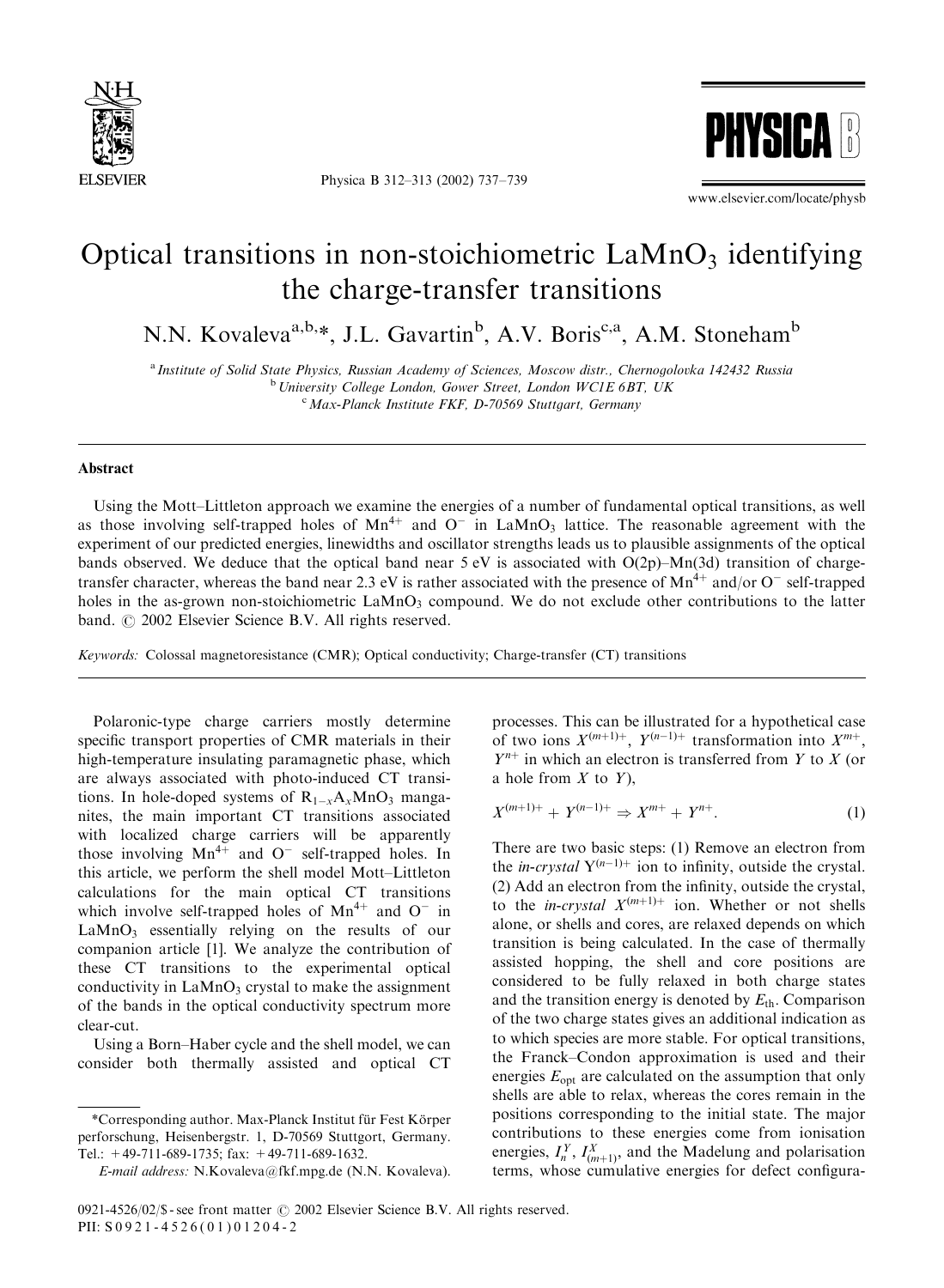tion corresponds to the CT transition considered,  $S[X^{m+}, Y^{n+}]_{\text{(opt,th)}}$ , which results from the Mott–Littleton calculations. If the CT transition includes the localized hole in thermal equilibrium in the initial state (these energies  $S_{\text{th}}^{\alpha}$  for LaMnO<sub>3</sub> lattice are presented in Table III of Ref. [1]), then the corresponding thermal energy for initial defect configuration,  $S[X^{(m+1)+}, Y^{(n-1)+}]_{\text{th}}$ , must be subtracted. Thus, the thermal and optical energies of the CT transitions can be calculated as follows:

$$
E_{\text{(opt,th)}} = I_n^Y - I_{m+1}^X + S[X^{m+}, Y^{n+}]_{\text{(opt,th)}}
$$
  
- 
$$
S[X^{(m+1)+}, Y^{(n-1)+}]_{\text{th}}.
$$
 (2)

The CT optical transitions for nearest neighbours are likely to dominate and the relevant key cases have been calculated.

The room temperature optical conductivity spectrum of LaMnO<sub>3</sub> crystal reveals the optical gap near  $1.3 \text{ eV}$ and includes several broad absorption bands with maxima at  $\sim$  2.3; 5 and 9 eV [2]. According to the analysis of the optical conductivity spectrum made by Arima and Tokura, the gap is assumed to be of the CTtype. The first transition at  $\sim$  2.3 eV has been suggested to be of the O(2p)–Mn(3d) character. The band at  $\sim$  5 eV is thought to be due to the excitations to a higher-lying Mn 3d  $e_q$  antiparallel spin configuration, separated by a Hund's rule-coupling energy. The wide band observed around 9 eV in the optical conductivity spectrum is assigned to the  $O(2p)$ –La(5d) interband optical transition [2]. To properly estimate the contribution to the experimental optical conductivity from the CT transitions we performed a dispersion analysis of the imaginary part of the dielectric function  $\varepsilon_2(v)$  in  $LaMnO<sub>3</sub>$  crystal [2], and found it to be well described by the sum of three Lorentzian bands, with the maxima  $E_i$  at 1.93, 4.75 and 9.07 eV and widths  $\gamma_i$  of 1.46, 2.0 and 5.1 eV, respectively. Our results of the dispersion analysis are in a reasonable agreement with those obtained earlier for the optical conductivity spectrum by Jung et al. [3], but we suggest that the dispersion analysis of the  $\varepsilon_2(v)$  function is the more correct procedure. The cumulative thermal and optical energies

following from the Mott–Littleton calculations,  $S_{th}$  and  $S_{\text{opt}}$ , for the CT transitions involving Mn<sup>4+</sup> and  $O<sup>-</sup>$  species, and those characterizing fundamental electronic transitions in  $LaMnO<sub>3</sub>$  lattice, such as, Mn(3d) gap transition,  $O(2p)$ –Mn(3d) and  $O(2p)$ – La(5d), are presented in the table by the transitions 1–3 and 4–6, respectively. To calculate the optical and thermal energies we used the self-consistent set of the ionisation potentials (see Table III, in Ref. [1]). Having assigned the fundamental electronic transitions in LaMnO<sub>3</sub> crystal, transitions  $4-6$  in the table, in accordance with the results of our calculations, we should note that the assignment of the optical conductivity band at  $\sim$  2.3 eV (the related excitation in the  $\varepsilon_2(v)$  at 1.93 eV) still remains controversial. The other assignment for this band due to electron transition between the two  $e_{\rm g}$  Jahn–Teller splitted bands has been suggested in many works, for example in Ref. [3]. However, we could also expect significant contribution to the band at  $\sim$  2.3 eV due to the presence of Mn<sup>4+</sup> and/or  $O^-$  localized holes in  $LaMnO_3$  crystal, which is known to exhibit strongly non-stoichiometric behaviour with respect to oxygen content, up to 0.1 in the as-grown crystal. Indeed, if an optical band is associated with a CT transition in a crystal lattice, then its maximum position,  $hv_{\text{max}}$ , and the half-width,  $\Delta W$ , are known to be linked by a simple formula in the high temperature limit

$$
hv_{\text{max}} = (16(\ln 2)kT)^{-1} \Delta W^2. \tag{3}
$$

Using this expression, estimates for  $T = 300$  K show good consistency between the half-width and maximum energy of the first Lorentzian band: from  $\Delta W \simeq 0.73$  eV, we obtain  $hv_{\text{max}} \approx 1.92 \text{ eV}$ , which matches well with the maximum position estimated to be near 1:93 eV from the dispersion analysis of the  $\varepsilon_2$  function. This is consistent with the view that these transitions could be of CT-type, associated with the presence of localized charge carriers in  $LaMnO<sub>3</sub>$  lattice.

Relying on the correlation between the calculated (estimating the fundamental transitions  $4-6$ ) and experimental optical energies we can try to refine the values of the ionisation potentials of  $I_{\text{III}}^{\text{Mn}}$  and  $I_{\text{IV}}^{\text{Mn}}$ , whose

Table 1

Calculated optical,  $E_{\text{opt}}$ , and thermal,  $E_{\text{th}}$ , energies for the main optical CT transitions in LaMnO<sub>3</sub>

| CT transition                                        |                    | Optical energy,<br>$E_{\rm opt}$ (eV) | Exp.<br>(eV) | Thermal energy,<br>$E_{\text{th}}$ (eV) | $S_{\rm opt}$<br>(eV) | $S_{\text{th}}$<br>(eV) |
|------------------------------------------------------|--------------------|---------------------------------------|--------------|-----------------------------------------|-----------------------|-------------------------|
| 1. $Mn^{4+} + Mn^{3+} \Rightarrow Mn^{3+} + Mn^{4+}$ |                    | 1.33                                  | 0.00         |                                         | $-44.35$              | $-45.68$                |
| 2. $Q^- + Mn^{3+} \Rightarrow Q^{2-} + Mn^{4+}$      |                    | 1.43(2.29)                            | 1.93         | $-0.75(0.12)$                           | $-43.50$              | $-45.66$                |
| 3. $Mn^{4+} + Q^{2-} \Rightarrow Mn^{3+} + Q^{-}$    |                    | 2.98(2.12)                            | 1.93         | $0.75(-0.12)$                           | 18.62                 | 16.39                   |
| 4. $2Mn^{3+} \Rightarrow Mn^{4+} + Mn^{2+}$          | $Mn(3d)$ gap       | 3.72                                  | 3.5          | 2.68                                    | $-13.06$              | $-14.10$                |
| 5. $Mn^{3+} + O^{2-} \Rightarrow Mn^{2+} + O^{-}$    | $O(2p)$ -Mn $(3d)$ | 5.61 (4.75)                           | 4.75         | 3.50                                    | 50.15                 | 48.04                   |
| 6. $La^{3+} + O^{2-} \Rightarrow La^{2+} + O^{-}$    | $O(2p)$ -La $(5d)$ | 8.93                                  | 9.07         | 6.47                                    | 42.02                 | 39.56                   |